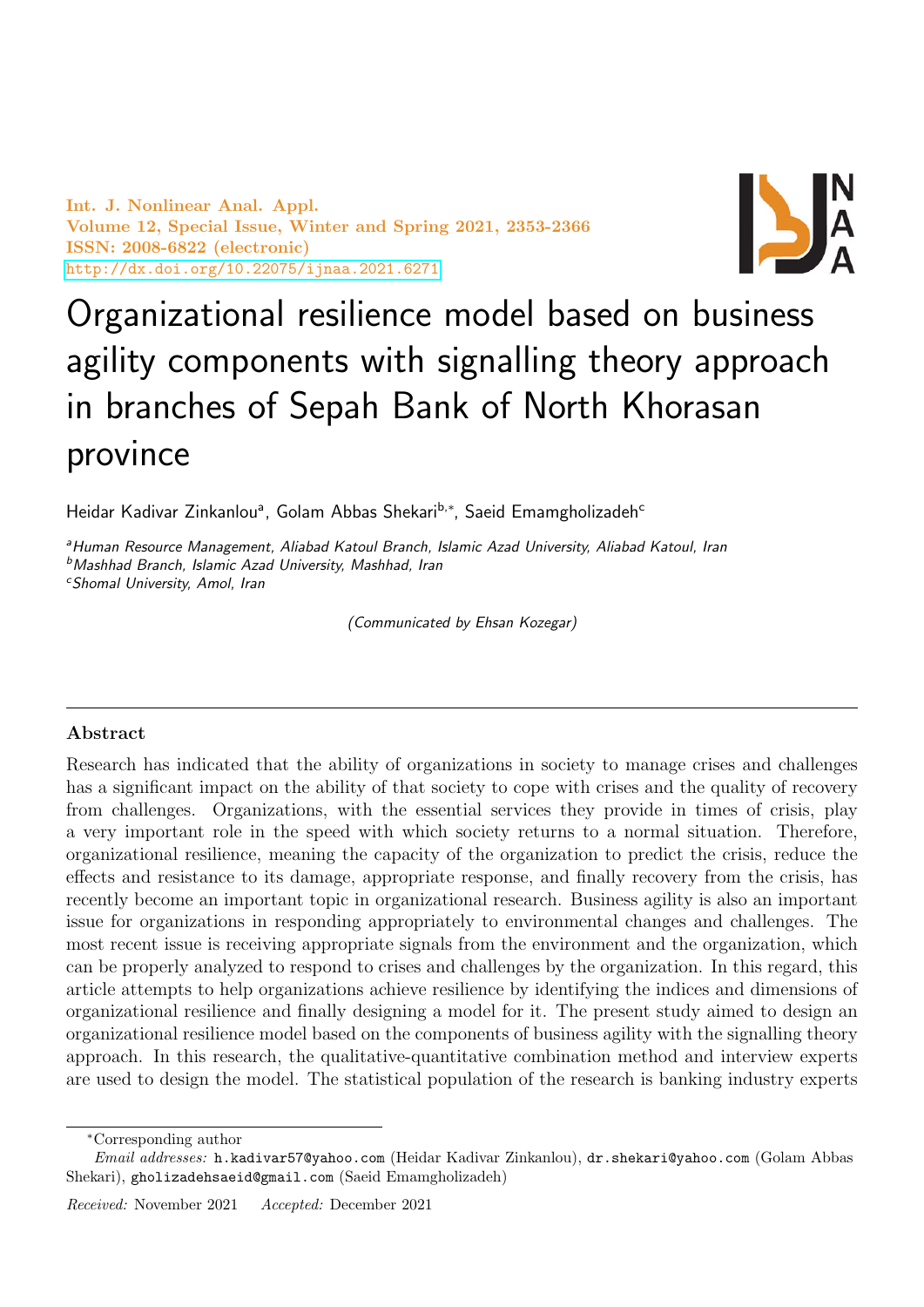and managers and deputies of branches of Sepah Bank in North Khorasan. The data collection tool was a semi-structured interview and a researcher-made questionnaire, whose validity was assessed and confirmed as content validity with the five experts' and professors' opinions. The reliability of the questionnaire was assessed using Cronbach's alpha test. The results showed that the alpha coefficient is greater than the statistics value of 0.7, and the questionnaire had good reliability. Data analysis was performed using SMART PLS software.

Keywords: Organizational resilience, Agility, Signaling theory 2010 MSC: 91A28

#### 1. Introduction

Today's world is influenced by the decisions that people make in very complex situations with high uncertainty. The turmoil resulting from these decisions has led to a great deal of uncertainty in the phenomena. In such a risky situation, every firm and organization should try to maintain balance and survival by receiving the least negative impact of these phenomena and, at best, turning these threats into opportunities. Lack of balance in the conditions of firms and organizations may lead to a fall in stock values, jeopardizing profits and even bankruptcy. Over the last quarter of a century, the world has experienced unprecedented changes, many of which have been for the better. In different continents, many countries are on the path of international integration, economic reform, technological modernization and democratic participation.The concept of resilience has gained so much credibility that it is considered to be the equivalent of preventing US counterterrorism and national security policies by leaders of US public and private sectors. The first use of the term was made by Stephen Flynn et al at the Council on Foreign Relations. Flynn in his book "America Vulnerability (How Did the Government Fail to Defend Against Terrorist Attacks?)" It argues that vital US infrastructure, such as bridges, tunnels, power grids, airports, chemical plants, and water systems, is a potential target for terrorists. Given that more than 90 percent of the critical infrastructure in the United States is owned by the private sector, cooperation between the private and public sectors and their resilience was identified as a key point. Attention to the issue of vulnerability or resilience, not only at the national level, but also at the level of economic enterprises was considered seriously [\[2\]](#page-12-0).

Resilience is not a strategy for responding to a crisis or rescuing from a failure, but an ongoing activity to anticipate disruptions that disrupt business. This strategy becomes more apparent when care is taken to build capacity before change occurs. The economic blockade of Gaza in 2004 was another issue to consider the economic resilience in the context of the economic blockade, as a matter for consideration [\[15\]](#page-12-1).

Communities, on the other hand, rely on the services provided by organizations to be resilient, enabling them to plan, and respond to emergencies and crises. Vital organizations, which provide services such as water, gas, electricity, transportation, education and health, have always been considered very important. This is because these are the organizations that enable communities to function. Organizations are part of society and are responsible for many of the day-to-day operations of communities. More importantly, organizations are critical during disaster response and recovery periods [\[9\]](#page-12-2). Consequently, resilience is critical for organizations to ensure the survival of organizations and reduce disruption caused by a disaster in the current social flow [\[22\]](#page-13-0).

In addition to the relationship between resilient societies and resilient organizations, there is a relationship between the resilience of organizations and their competitive advantage. Compatible organizations have more competitive power when the business is in a normal state [\[6\]](#page-12-3). Other researchers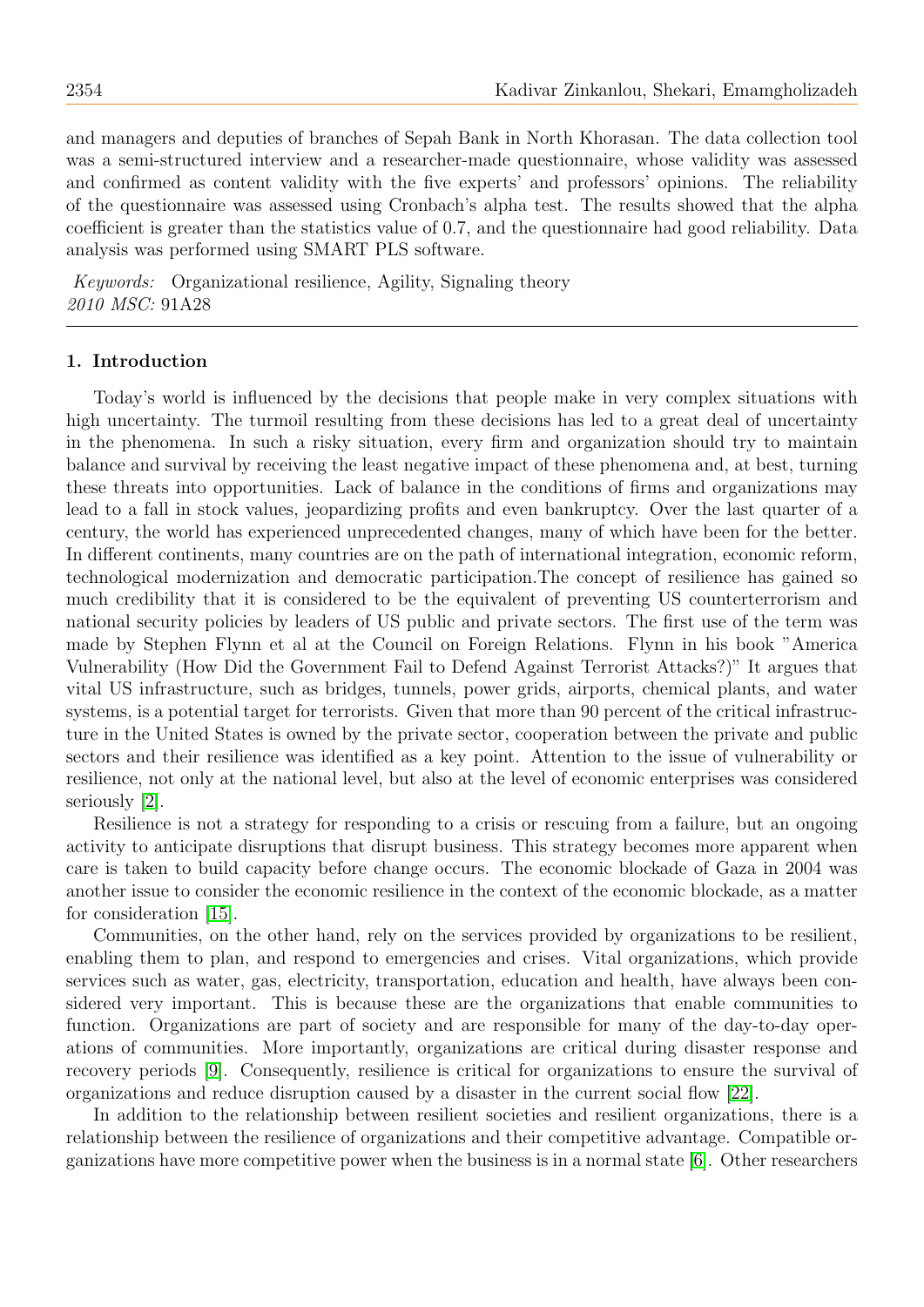point to common features between competitive advantage competitiveness such as agility, environmental awareness, strong leadership, quality and so on. Organizational resilience seeks to identify characteristics that allow organizations to survive and even grow and prosper despite experiencing disruption or stress [\[3\]](#page-12-4).

Organizational resilience, meaning the ability and capacity of an organization to face crises and challenges, and the ability to return to normal business conditions, is a very important feature that organizations must be equipped for the survival and continuity of their business. However, concern is not limited to catastrophes; There are also small deviations and uncertainties that challenge organizations. In this regard, acknowledges that there are various businesses that do not have the ability to manage vulnerabilities; In such a way that in the face of business turmoil, they may be eliminated or taken over by powerful organizations [\[1\]](#page-12-5). Thus, flexibility and adaptability for all businesses has become an important necessity in today's rapidly changing environment, and the need to develop a strong attitude towards it for all businesses is strongly felt. This research attempts to help organizations create and strengthen resilience in the face of crises and challenges and business continuity by providing a model for organizational resilience. In fact, business agility is one of the components of organizational empowerment and also a factor affecting the degree of resilience of the organization. Modern organizations are under increasing pressure to find new ways to compete effectively in a dynamic global marketplace. Many organizations have turned to e-commerce and virtual structures to improve business agility and expand globally.

These solutions increase the importance of information flow in the company and among the company's partners. To support the increase of information flow, new technologies are emerging rapidly [\[8\]](#page-12-6).

Agility is an organization's ability to detect changes in the environment and respond quickly with a focus to customers and stakeholders by reshaping resources, processes and strategies.

Today, agility has turned organizations into a competitive advantage. Agility for the organization has the message that the era of predetermined logic and precise controls is over and other traditional methods and paradigms do not meet the needs of today's customers [\[13\]](#page-12-7). Agility is a new paradigm that moves organizations towards innovation [\[5\]](#page-12-8).

Today's organizations operate in an environment where rapid change requires them to have adaptable strategies. In fact, the problem of how organizations can succeed in a dynamic and unpredictable environment is an issue that is recognized as the most important challenge in today's world. Various solutions such as on-time production, re-engineering, virtual organizations and networking have been introduced, however the agility of the organization is one of the most popular one. In such an environment, agility has become an important capability that has many effects on the performance of the organization [\[20\]](#page-12-9).

Speed and flexibility are central to the concept of agility. Organizations require the use of upto-date technologies and information systems, investment in knowledge staff, coherence in business processes, alignment with virtual forms of the organization, internal and external cooperation and achieve an integrated supply chain to operate quickly and flexibly; Because only organizations can survive and compete in competitive markets that have been able to achieve such capabilities [\[14\]](#page-12-10).

In agile organizations, human resources are the main sources of productivity. What goods or services customers pay for, depends on people who are able to meet customer needs with their knowledge, information and technologies that the organization provides [\[14\]](#page-12-10).

Various researches have been done on the indices and components of organizational resilience. Johan et al. [\[23\]](#page-13-1) consider monitoring, forecasting, resilience, and response capabilities essential for organizational resilience. Tracey [\[21\]](#page-13-2) identifies the characteristics of organizational resilience as: human resources, awareness, social capital, physical resources, operational infrastructure, leadership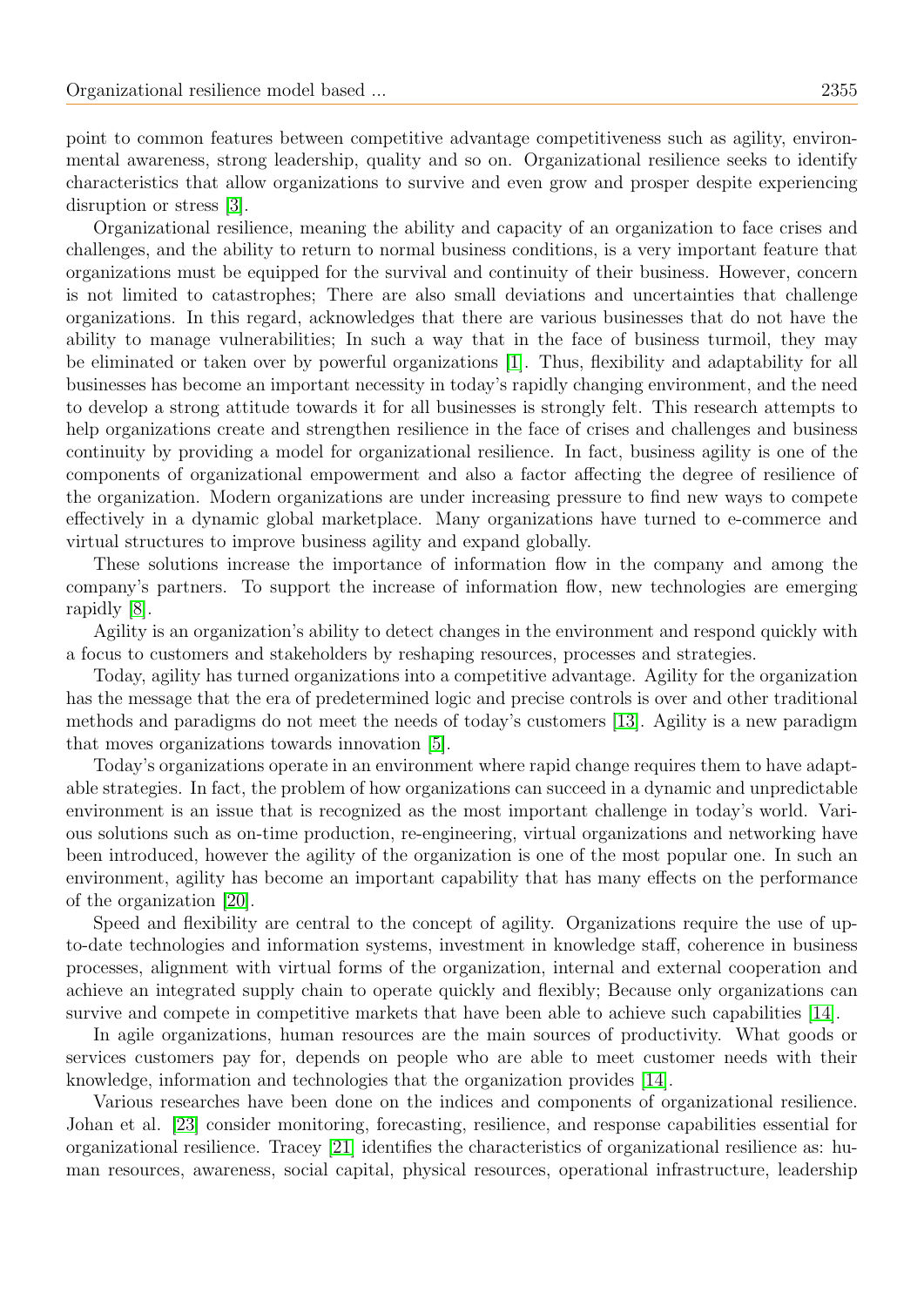and culture, and information and communication. Briguglio, L and Stephen P [\[8\]](#page-12-6) identifies four dimensions for organizational resilience: situational awareness, management of underlying vulnerabilities, adaptive capacity, and resilience (commitment to resilience and network vision). Readiness and ability to plan, absorb and recover from maladaptive events, and successful adaptation are also characteristics mentioned by Feng and Sensuini. Caroline et al. [\[19\]](#page-12-11) also considers the dimensions of organizational resilience as situational awareness, goal unity, strategic partnership, internal resources, leadership, planning strategies, employee participation, innovation and creativity, decision making, breaking mental silos, and stress testing programs. Bernard et al. [\[18\]](#page-12-12) also discusses the number, quality, skills and expertise of individuals, financial and technical resources, learning and the acquisition of knowledge and experience as the organizational resilience.

Regarding the economic conditions and global crises and rapidly changing societies, organizations face many tensions that require agility and strengthening resilience to environmental crises and challenges. Business continuity requires a strong market attitude, communities rely on the services provided by organizations to enable them to be able to plan, respond and recover for emergencies and crises. Agility and resilience affect performance. In fact, agility and resilience in terms of time, quality and level of service provided to customers help to be more competitive. The result of combining these two approaches is improving organizational performance and, consequently, creating a competitive advantage for the organization. Organizations play a very important role in the speed of society's return to normalcy with the essential services they provide in times of crisis. The purpose of this paper is to design an organizational resilience model based on the components of business agility through a perspective based on signaling theory.

One of the types of these organizations that has both an effective role and a high impact role in tensions and riots is the bank. Banking system has a very heavy responsibility in market-based economy and one of the most important components of the country's economy that determines the growth or stagnation of the economic structure with its activities is the banking system; Because the capital available in banks is the main source of purchasing products and services and their loans are a source of credit for all economic units, including families, businesses, companies and the government. Therefore, the optimal activity of banks and the effective use of marketing tools to achieve their goals, including the exploitation of capital and its equipment, will be very effective on various economic activities and the general state of the country's economy.

Regarding the role of financial and service institutions, banks have a decisive role in the circulation of money and wealth and have a special place in the Iranian economy. Banks, with the function of financial intermediaries, have the role of meeting the financial needs of production and commercial units. Banks must be able to attract micro-capital on the one hand and provide services to production and industrial units in the form of facilities to strengthen them on the other hand, and as a result, production units can play their role in the national economy properly. The huge changes have increased competition in the banking industry in recent years, however banks which are the most important source of financing for businesses, continue to play a key role in economic growth and development due to the lack of development of financial markets such as stock exchanges and securities. Playing this key role will be possible only in a stable and efficient banking sector with the possibility of attracting and allocating the reserves and financial resources of the society optimally.

Therefore, in this study, the aim is to provide a model for banks' resilience based on business agility with a view based on signaling theory; To do this, the mixed method (qualitative-quantitative) is used. The base model for this research is taken from the researches by Amiri et al. [\[2\]](#page-12-0) who have drawn the dimensions and components of the initial model of organizational resilience. In fact, in this research, the base model is developed using the experts and Delphi method and a new model that is suitable for the current conditions of the organization and based on the agility of the organization is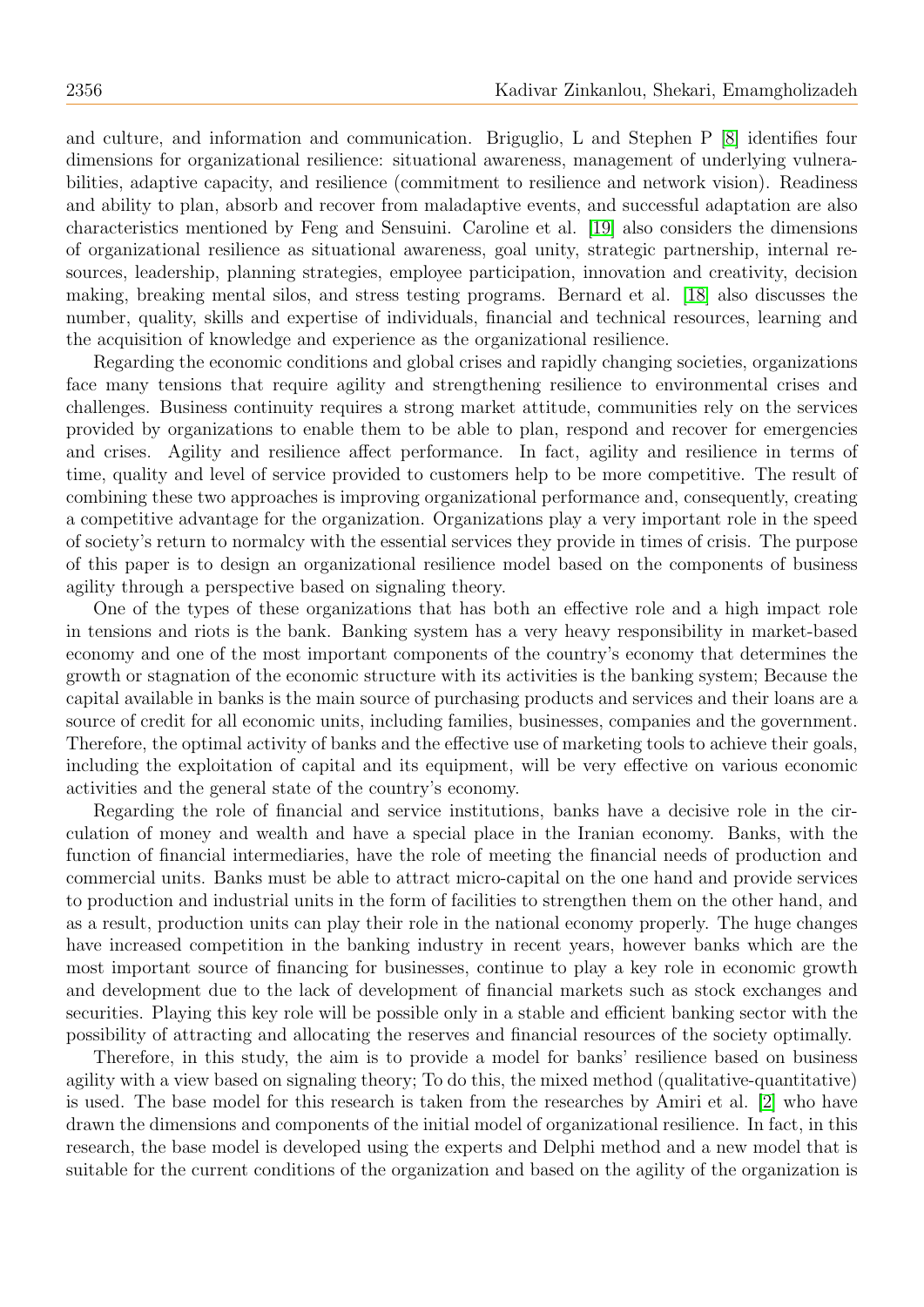presented with a view based on signaling theory. In this research, semi-structured interview method is used to identify the components and dimensions of the model. To help and assist organizations and their flexibility, we need a plan that, in addition to making them agile, has resistance, and employees and competitors can help in organizational survival and development by receiving signals from the environment.

One of the theories that can be used by organizations to predict the future and provide appropriate programs to achieve their goals is the theory of signaling. The theory of signaling was proposed by Michael Spence, an economist from New Jersey, USA, who received the 2001 Nobel Prize in Economics for his research on asymmetric information markets. This theory was developed in response to the information asymmetry between the parties to the trade relationship when they have access to different types of information. This information asymmetry often occurs due to the characteristics of the service provider and their ability to meet the needs of customers as well as the distinction between them and other service providers. Signaling theory has been widely used in various fields to explain the phenomenon of customer choice. There are three main factors in this theory: the signal provider (service provider), the receiver, and the signal. Successful communication is required to have a high level of the transmitted signal and the signal strength is affected by the benefits.

In this theory, the idea is that one of the parties, called the agent, reliably transmits information about himself to the other party (the principle). Signals must be credible and valid; If the signaling is based on lies and unsupported, the sending center will be discredited. For example: The central bank threatens unauthorized financial institutions that must be legalized and act under central bank supervision to be protected. This threat is taken seriously when it takes action, otherwise other unauthorized financial institutions will not consider the sent signal valid and will continue to operate outside the regulatory framework; in this way, the central bank will become a sign of discredit in the country's monetary system.

Therefore, signaling theory in the banking industry makes it clear that providing different signals and signs from the bank's internal and external environment can help bank managers to plan better. This issue will be more important in the discussion of organizational resilience because bank managers can provide the necessary measures for further resilience by receiving signals and signs about the financial and operational issues of their bank. This will also lead to greater bank agility and faster response to destructive events in the bank. Therefore, signaling theory will play an important role in creating more agility and thus increasing the resilience of the banking industry. In fact, many studies have addressed various issues related to resilience and its role in the organization. However, there are limited studies that have focused on resilience and the elements that affect it with respect to agility features. In fact, no specific research can be found inside that has presented the organization's resilience model based on agility. Also, the use of signaling theory-based approach to the discussion of organizational resilience used in the present study will answer many of the competing ambiguities over the acquisition of internal resources between units and their role in organizational resilience that have not been addressed in previous research. These few points in fact show the research gap in the field of the present study and clarify how the present research can help in this field to reduce the existing gap. Therefore, in this study, the organizational resilience model is designed based on the components of business agility with a view based on signaling theory in the branches of Bank Sepah in North Khorasan.

Considering that no suitable model has been presented in any of the internal and external researches to evaluate and present a conceptual model for designing organizational resilience model based on business agility components from a view based on signaling theory. This existing research gap necessitates the need for appropriate and extensive research in this field. In this regard, this research tries to identify the indices and dimensions of business agility and resilience using a per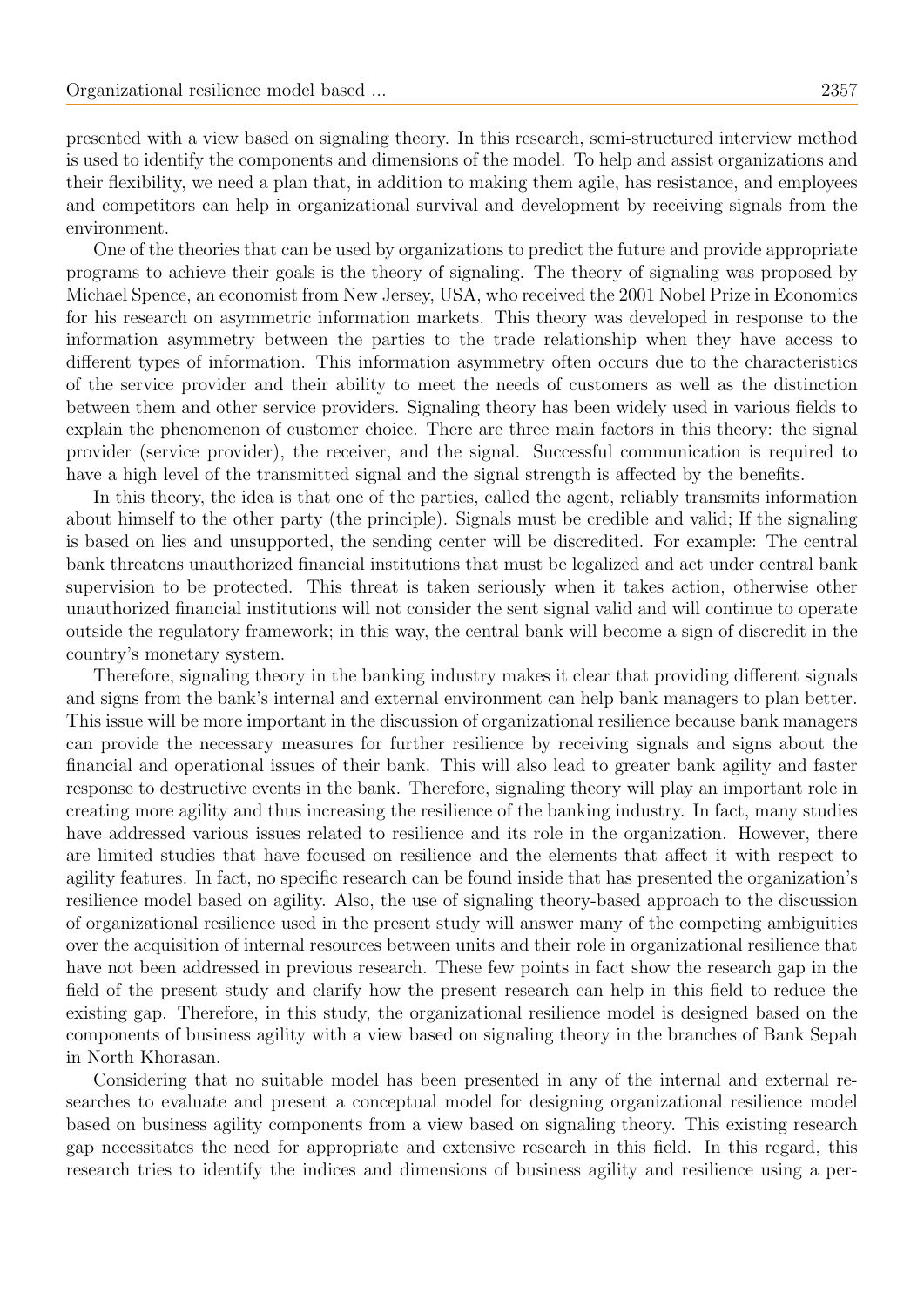spective based on signaling theory and designing a model for it to help organizations achieve the appropriate resilience.

#### 2. Theoretical foundations of research

Base on Deakin Crick et al [\[10\]](#page-12-13), the term, Resilience, derives from the science of materials, the ability to react to unexpected events and maintain balance and continuity of operations at the desired level, or return to their original state before irregularity or moving towards a new situation. In other words, the concept of extended resilience is the traditional concept of resilience; While disaster resistance is important to reduce disaster before it occurs, the concept of resilience goes beyond this idea and improves the performance and flexibility of a system before and after of disaster. Resilience was first studied at the individual and family level, and then the concept has spread to organizational issues in the form of social resilience. Organizations are required to perform social responsibilities to ensure the survival of the organization in whatever market they interact with. Social responsibility includes honesty, control, prevention of corruption, attention to human rights, workers' rights and the environment [\[17\]](#page-12-14).

Given the importance of organizations in the survival of societies and the fact that organizations perform all their duties with the help and cooperation of their knowledge staff, special attention to this part of the organization is necessary. The successful organizations require planning and creating commitment and high trust, which is created through organizational support perceived by multi-skilled, specialized and committed employees. The current critical situation requires a flexible organizational structure that can quickly respond to environmental stimuli and turn threats into opportunities. In fact, agility is the speed of responding to dynamic and unstable market conditions and changes to the customer needs. Agility is an essential trait to maintain and gain a competitive advantage to respond to changes that are felt for the first time in the market or customer needs .Recently, firms have increasingly relied on IT features to influence their perceptions and behavioral goals to send signals to customers. In particular, in making relationships, they often transmit signals to customers through the use of various Internet tools and applications such as secure socket layer encryption, and content and utility functions such as help tabs and FAQs are asked. Information technologies and online technologies have recently changed the communication structures between companies and their customers. The role of signals sent to the organization's websites, likes and exposure of personal information and comments about the organization can provide a signal for senior organizational managers. Advances in technology have affected the expectations of customers, employees and stakeholders, then organizations must evaluate their methods to keep up with emerging outcomes. Organizations around the world use emerging technologies such as email, web tools, mobile and telegram channels, etc. to communicate and receive effective signals [\[7\]](#page-12-15).

Resilience, meaning the ability and capacity of an organization to face crises and challenges, and the ability to return to normal business conditions, is a very important feature that organizations must be equipped with for the survival and continuity of their business. However, concern is not limited to catastrophes; There are also small deviations and uncertainties that challenge organizations [\[7\]](#page-12-15). In this regard, Alexander, R. M., & Gentry, J. K. [\[1\]](#page-12-5) acknowledges that there are various businesses that do not have the ability to manage vulnerabilities; In such a way that in the face of business unrest, they may be eliminated or taken over by powerful organizations.

Therefore, flexibility and adaptability for all businesses has become an important necessity in today's rapidly changing environment, and the need to create a strong attitude towards it for all businesses is strongly felt. This research seeks to help them create and strengthen resilience in the face of crises and challenges and business continuity by providing a model for organizational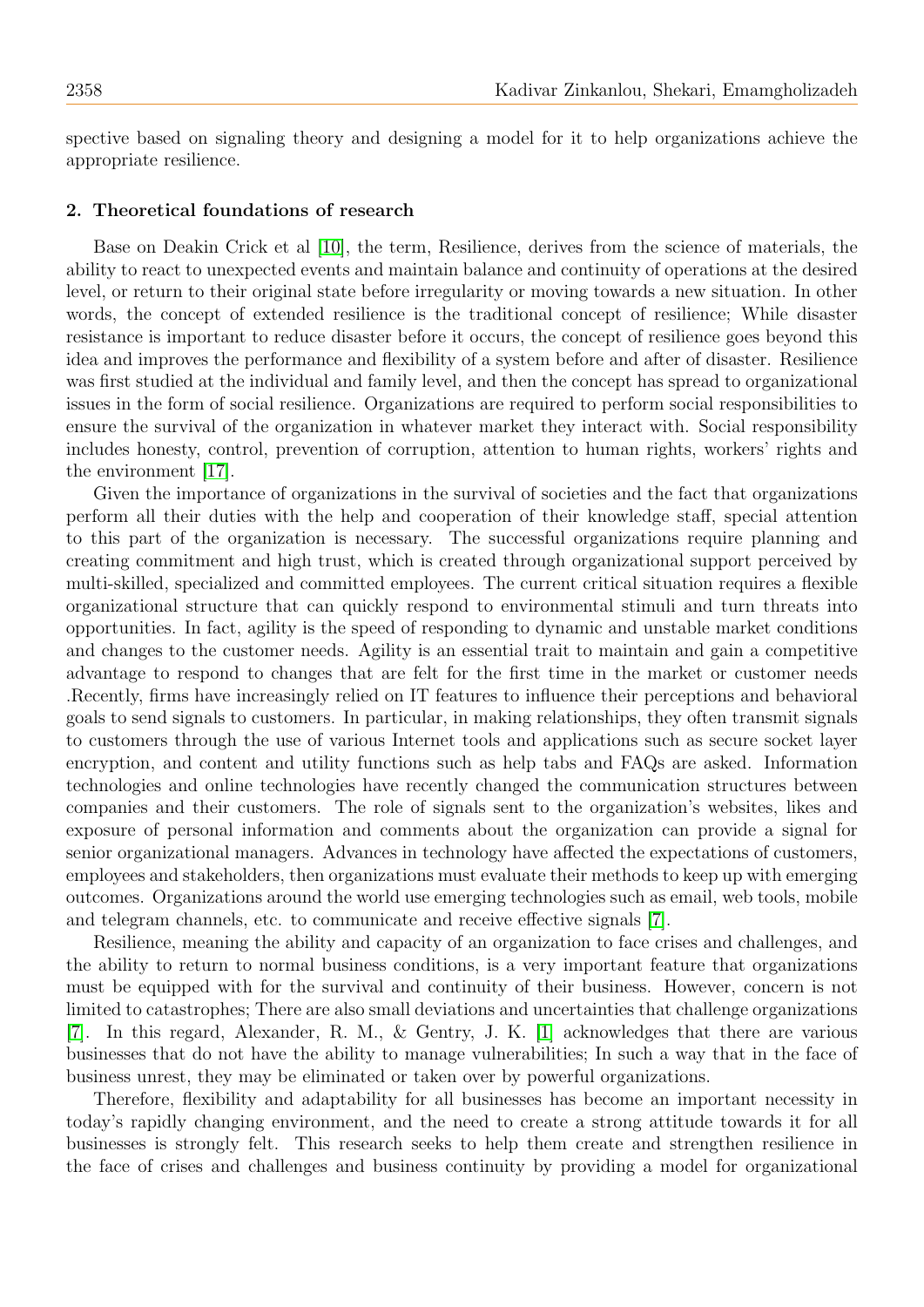accountability.

One of the types of organizations that has both an effective role in tensions and riots is the bank. One of the most important components of the country's economy that determines the growth or stagnation of the economic structure with its activities is the banking system. Capital in banks is the main source of purchasing products and services and their loans are the source of credit for all economic units, including families, businesses, companies and the government. Therefore, the optimal activity of banks and the effective use of marketing tools to achieve their goals, including the exploitation of capital and its equipment, will be very effective on various economic activities and the general state of the country's economy. Regarding the role of financial and service institutions, banks have a decisive role in the circulation of money and wealth and have a special place in the Iranian economy. Banks, with the function of financial intermediation, are responsible for meeting the financial needs of production and commercial units. Banks must be able to attract micro-capital on the one hand, and provide services to production and industrial units in the form of facilities to strengthen them on the other hand; As a result, production units can play their role in the national economy properly. Therefore, the question that we seek to answer in this research is "what are the components and dimensions of organizational resilience in the country's banking industry?".

Communities rely on the services provided by organizations to be resilient, enabling them to plan for, respond to, and recover from emergencies and crises. Vital organizations, which provide services such as water, gas, electricity, transportation, education and health, have always been considered very important. Because these are the organizations that enable communities to function [\[8\]](#page-12-6).

In addition to the relationship between resilient societies and resilient organizations, there is a relationship between the resilience of organizations and their competitive advantage. Resilient organizations have more competitive power when the business is in a normal state [\[4\]](#page-12-16). Vargo and Seville [\[16\]](#page-12-17) also identify common features between resilience and competitive advantage; Such as agility, environmental awareness, strong leadership, quality and so on. Organizational resilience seeks to identify characteristics that allow organizations to survive and even grow and prosper despite experiencing disruption or stress [\[12\]](#page-12-18). In this regard, Paton et al. [\[11\]](#page-12-19) consider resilience as a process for growth. Thus, the question arises: which components of agility can contribute to organizational resilience in the banking industry?

Despite the huge changes that have increased competition in the banking industry in recent years, banks, which are the most important source of financing for businesses, continue to play a key role in economic growth and development. However, playing this key role will be possible only in a stable and efficient banking sector with the possibility of optimal absorption and allocation of reserves and financial resources of the society. The position of banks in the growth of the country's economy has caused Western countries and the United States to impose sanctions on Iranian banks and thus make their activities in the country's economy very difficult. The same sanctions, along with the incorrect structure of banks in the country, have prevented Iran from experiencing single-digit inflation during the last 20 years, while only 25 countries in the world have a similar situation to Iran and their inflation rate is double-digit. This has made the conditions of banks' activities in Iran more and more difficult than ever. These difficulties put various pressures on the service process and financial activities of banks. Banks must strengthen their resilience and resilience to cope with these pressures, so that crises and pressures cannot prevent the continuation of banking activities. The four sources of financing the Iranian economy in recent years have been the banking system, the stock market, development budgets and foreign investment, and banks have been responsible for financing sectors of the economy in recent years, and the vulnerability of banks means the vulnerability of the economy. On the other hand, facial studies show that financial crises in developed countries such as the United States have led to a recession in the banking industry in other countries, including Iran. This means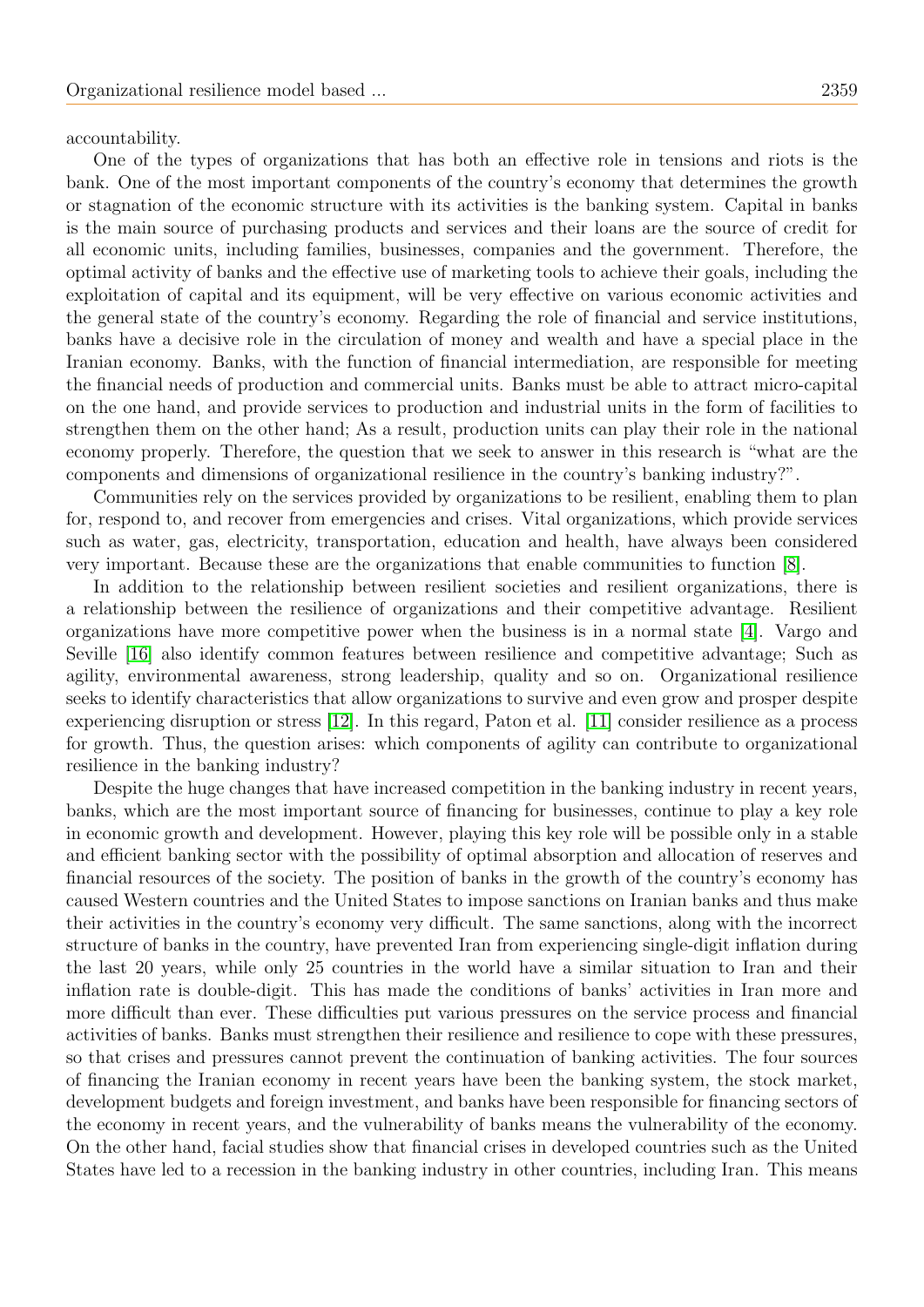that not resisting tensions such as financial crises in other countries can lead to recession and even bankruptcy of banks.

The results of not studying organizational resilience in the country's banking industry can lead to recession and even bankruptcy crises in the country's banks, a crisis that can have devastating effects on the country's economy due to the interdependence of the state economy and banks. Identifying the dimensions and components of organizational resilience can enable bank managers to identify the basic points and dimensions and components of resilience, to try to increase it in the organization, and thus a coherent and continuous strategy and plan for improve banking conditions for dealing with crises. Given that Iran's position is in jeopardy both in terms of geopolitics and natural geography and in terms of the manifesto of anti-arrogance and confrontation with capitalist systems, the resilience of organizations, especially banks, is of great priority and importance. Therefore, the general and main question of the research is what is the pattern of organizational resilience based on the components of business agility from the view of signaling theory in the banking industry?

## 3. Method

Methodologically, this research is qualitative-quantitative. This is an applied research based on the purpose. The statistical population in this study is the managers and employees of Bank Sepah branches in North Khorasan province.

The statistical population of the research can be defined in two parts: qualitative and quantitative.

- A. The statistical community in the qualitative sector includes experts in the country's banking industry. These people include senior managers, deputies, middle managers and senior banking experts in the branches of Bank Sepah in North Khorasan. In the qualitative stage, the statistical population includes 20 experts (senior managers of Bank Sepah branches in North Khorasan, Bojnourd and university professors) whose opinions are used during the Delphi method.
- B. The statistical population in the quantitative part includes all senior managers, deputies, middle managers and senior banking experts in the Bank Sepah branches in North Khorasan, 557 people in 2020. In the quantitative method, the Cochran's sample size determination formula is used to determine the sample size. The Cochran's formula is as follows:

$$
n = \frac{n(Z^2)pq}{d^2(N-1) + Z^2pq}
$$

The data collection tools in this study are the Delphi questionnaire and the final questionnaire. In the qualitative stage, first, organizational resilience indices are identified and determined based on business agility. The identified indices and components are provided to the experts in the form of Delphi questionnaire. In this questionnaire, experts were asked to give a score based on Likert fivechoice range according to the importance of each index. At the end of the questionnaire, experts are asked to add to the model if they consider another component or index. This process will be done in several steps and the scores provided for each index will be obtained by all experts.

Finally, by performing the Delphi method and evaluating the scores, the final indices of the research are extracted. This means that the components of organizational resilience are analyzed and validated based on the components of business agility from a resource-based perspective, and the new component conceived in the minds of experts was extracted. In fact, at first, the indices and components of the research model are identified in qualitative method and using interviews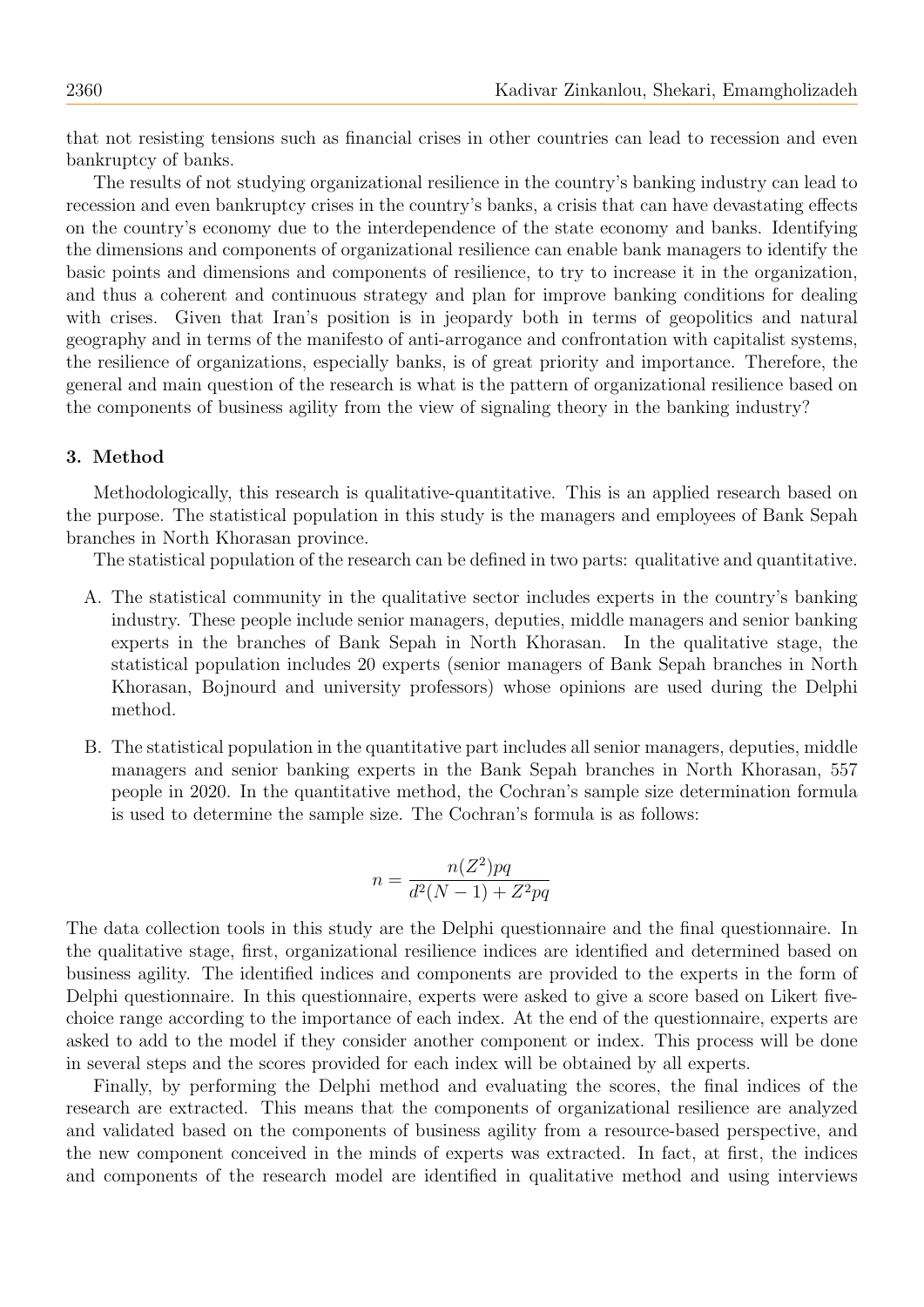with experts, and these indices are presented to the experts in the form of a questionnaire in the quantitative stage, which is the second stage of the research. In the quantitative stage, after the final research model is identified in the qualitative section and the components and indicators of each component are determined, the final questionnaire is developed based on a Likert five-choice range and the final model and distributed among sample individuals and data.

The statistical techniques used in this research are descriptive and inferential statistics. In the field of descriptive statistics, statistical techniques such as frequency distribution table and bar charts, mean, mode, middle, standard deviation and variance. In the field of inferential statistics, Kolmogorov-Smirnov test with SPSS software is used to determine whether the data are normal or abnormal. Cronbach's alpha test is used to evaluate the reliability of the data collection tool (questionnaire). The formula for calculating Cronbach's alpha is as follows.

$$
\alpha = \frac{K}{K-1} \left( 1 - \frac{\sum_{i=1}^{K} S_i^2}{S_t^2} \right)
$$

In the inferential statistics test section, Delphi executive method, Kendall's coefficient of concordance and confirmatory factor analysis and structural equations using SMART PLS software are used to fit the model. In Delphi analysis, Kendall's coefficient of concordance is used to calculate the degree of coordination of experts' views. The Kendall's coefficient of concordance, showed by the symbol W, is a non-parametric test and is used to determine the degree of coordination between opinions.

## 4. Findings

#### Part I: Delphi

The Delphi technique was performed in three stages and in each stage a number of indices were removed based on the mean of Kendall coefficient and the opinion of experts in the model and the next stage was repeated by removing the weak indices. Finally, three stages of Delphi technique were performed; In the third stage, the results show that we have reached a collective agreement and the indices are final. The results of the Delphi technique stages can be seen in the following tables.

According to the results of Table (1-4), since the value obtained for the Kendall test statistic in the third stage (0.883) is significant at the error level of  $\alpha = 0.01$  (sig  $< 0.01$ ), it is inferred that there is a significant agreement regarding the questions among the respondents and the value obtained for Kendall statistics (0.883) indicates a very high consensus of the respondents.

| indices          | First stage | Second stage | Third stage |
|------------------|-------------|--------------|-------------|
|                  | 16          | 16           |             |
| Kendall's $W(a)$ | 0.387       | 0.528        | 0.883       |
| Chi-Square       | 634.127     | 867.389      | 1285.278    |
|                  | 76          | 76           | 76          |
| Asymp. Sig.      | 0.217       | 0.123        | A 000       |

|  |  |  | Table 1: Delphi method results |  |
|--|--|--|--------------------------------|--|
|--|--|--|--------------------------------|--|

At this stage, since Kendall statistic (0.883) indicates a very high consensus of respondents, the Delphi process was stopped in consultation with the consultant advisor, supervisor and analyst.

In this part of the Delphi test, the components and dimensions of the organizational resilience model in the branches of Bank Sepah in North Khorasan Province were reviewed and identified using the experts' opinions. At this stage, the experts were asked whether they agree with the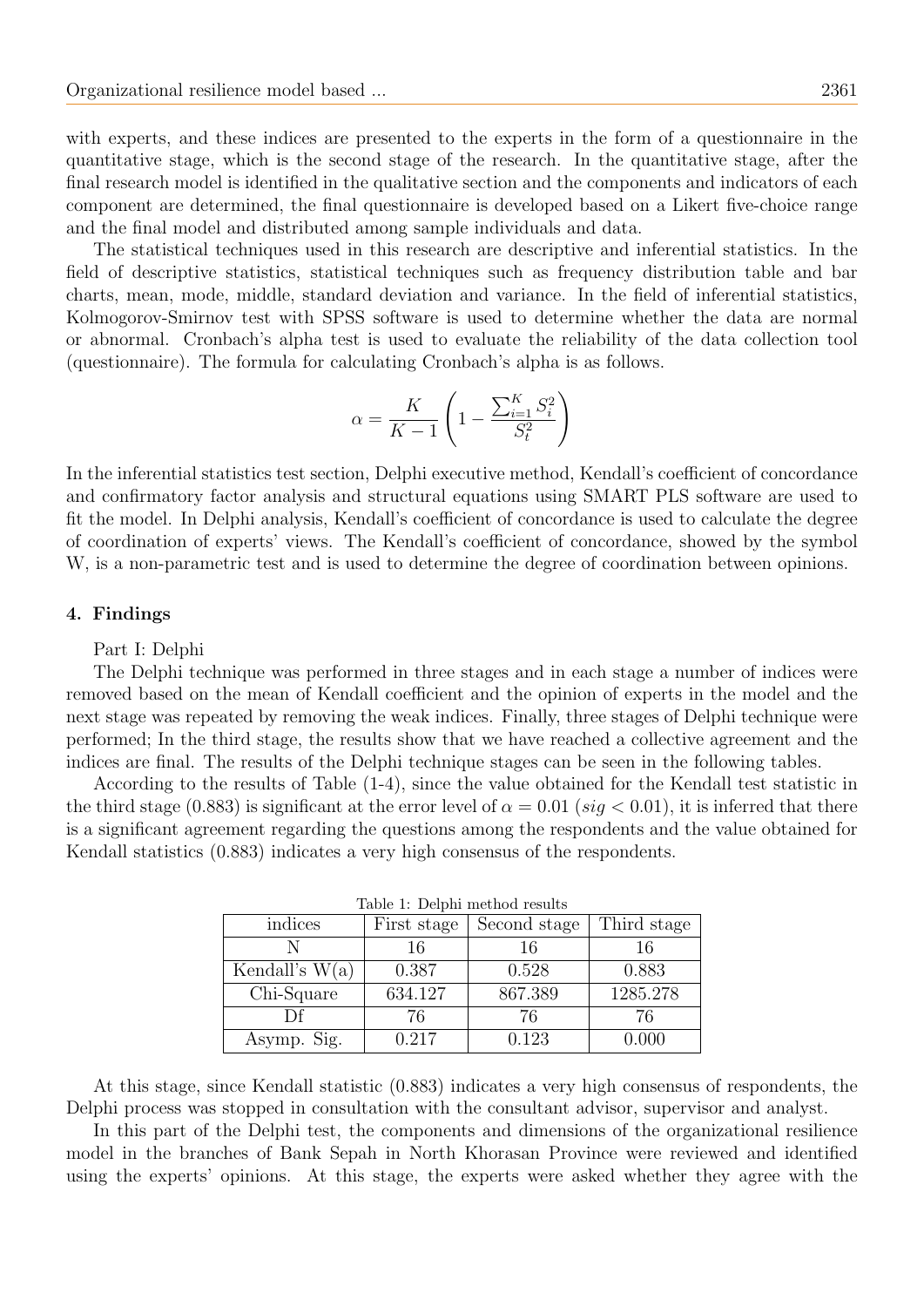following components as components and dimensions of the organizational accountability model in the branches of Bank Sepah in North Khorasan Province? They were also asked to indicate if they had any other components in mind. The results of Delphi technique show that the components and dimensions of organizational resilience in Bank Sepah branches in North Khorasan province have four components, which are:

- 1. Commitment and Character
- 2. Knowledge and situation awareness
- 3. Social responsibility
- 4. Adaptability capacity

The results of Delphi technique show that in the field of banking, the components and dimensions of the model of indices and signals in the market have two important signals, which are:

- 1. Signals sent to the environment, competitors and employees
- 2. Receiving signals from the environment, competitors and employees

## Part II: Structural equation model

A) Confirmatory Factor Analysis

Figure [1](#page-10-0) shows the model for measuring the dimensions and indices of the business agility model in the branches of Bank Sepah in North Khorasan Province. According to the output of this graph, all the obtained coefficients are significant, because the value of impact factor for each questionnaire is more than 0.5. As a result, it can be said that the results confirm the validity of the structure of variables and model dimensions. In other words, the validity of the structure of the questionnaire is approved and it can be used to collect data.

Figure [2](#page-10-1) also shows the model for measuring the dimensions and indices of the business resilience model in the branches of Bank Sepah in North Khorasan Province. According to the output of this graph, all the obtained coefficients are significant, because the value of the impact factor for each questionnaire is more than 0.5. As a result, it can be said that the results confirm the validity of the structure of variables and model dimensions. In other words, the validity of the structure of the questionnaire is approved and it can be used to collect data.

The results of Figure [3](#page-10-2) show that all the obtained coefficients are greater than 1.96, and all of them are significant. Therefore, there is a significant relationship between research variables. The results show that the significance number of the research hypothesis is 2.446 and this value is more than 1.96, thus H0 is rejected and the research hypothesis that examined the effect of commitment and character on organizational accountability in Bank Sepah branches in North Khorasan province is confirmed. Therefore, the structural model shows that commitment and character have a positive and significant effect on organizational accountability in Bank Sepah branches in North Khorasan Province. Also, the significance number of the research hypothesis is 6.827 and this value is more than 1.96, then H0 is rejected and the research hypothesis that examined the effect of knowledge and situation awareness on organizational accountability in Bank Sepah branches in North Khorasan province is confirmed. Therefore, the structural model shows that knowledge and situation awareness have a positive and significant effect on organizational resilience in Bank Sepah branches in North Khorasan Province.

The general results of the research hypotheses are presented in Table [2.](#page-11-0)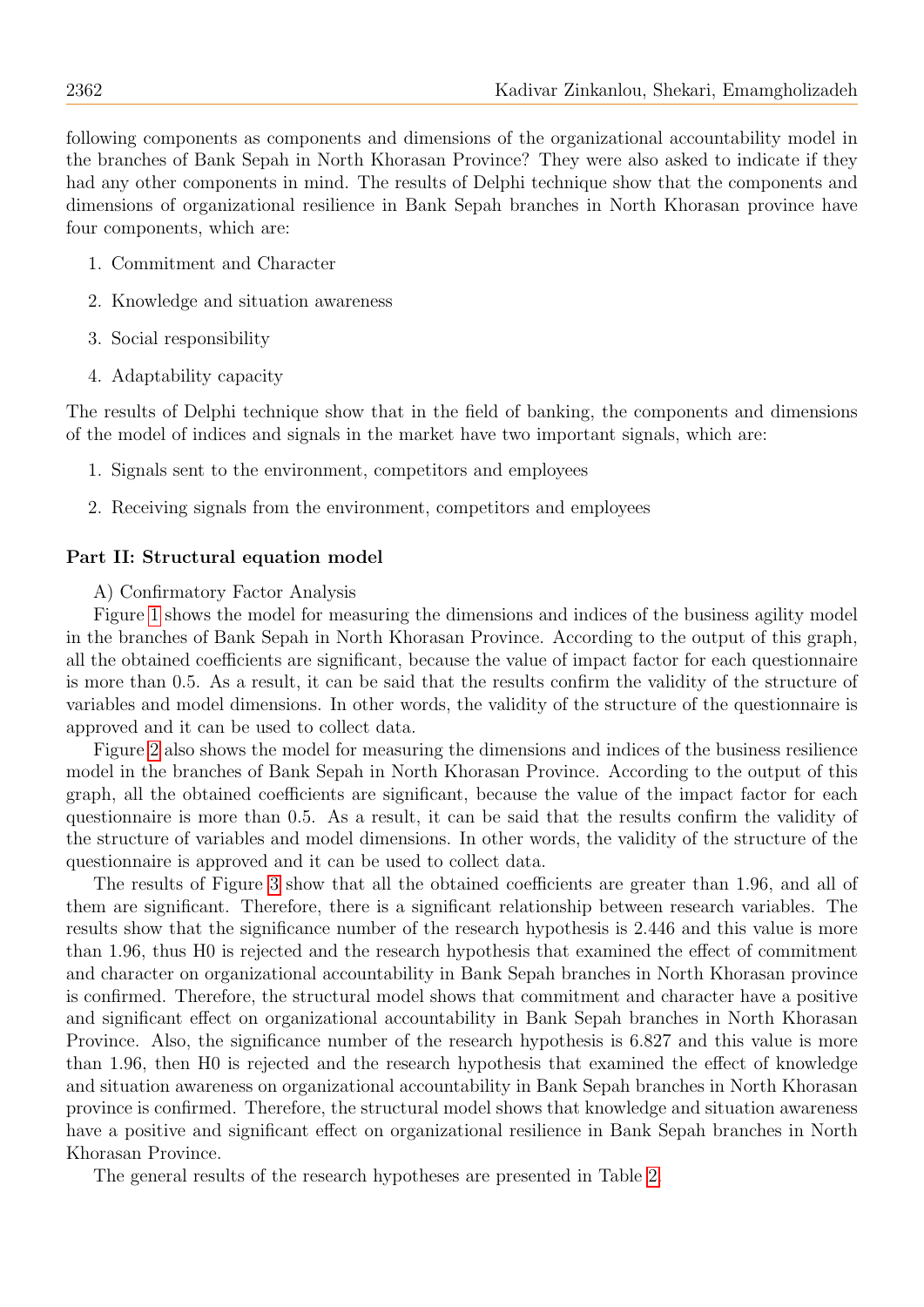

Figure 1: The results of the confirmatory factor analysis of the business agility model

<span id="page-10-0"></span>

Figure 2: The results of the confirmatory factor analysis of the business agility model

<span id="page-10-1"></span>

<span id="page-10-2"></span>Figure 3: The results of the structural equation model of the research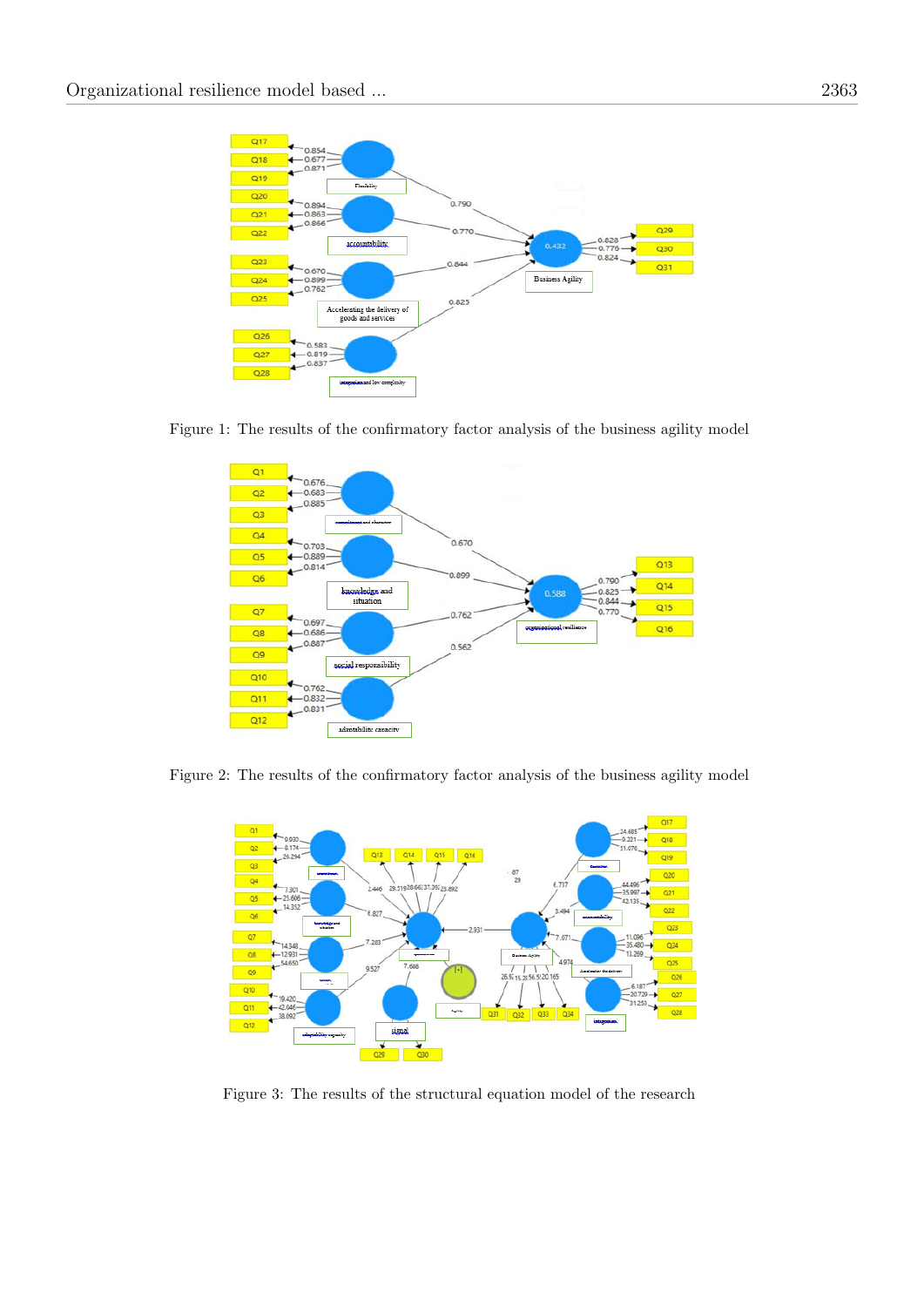<span id="page-11-0"></span>

| Table 2. General results of research hypotheses                    |              |                       |
|--------------------------------------------------------------------|--------------|-----------------------|
| hypothesis                                                         | Statistics t | Confirm $/$ Reject of |
|                                                                    |              | Hypothesis            |
| Does commitment and character affect the organi-                   | 4.362        | Confirm of Hypoth-    |
| zational resilience?                                               |              | esis                  |
| Does knowledge and situation awareness affect the                  | 9.825        | Confirm of Hypoth-    |
| organizational resilience?                                         |              | esis                  |
| Does social responsibility affect the organizational               | 9.290        | Confirm of Hypoth-    |
| resilience?                                                        |              | esis                  |
| Does adaptability capacity affect the organiza-                    | 4.581        | Confirm of Hypoth-    |
| tional resilience?                                                 |              | esis                  |
| Does flexibility affect the business agility?                      | 7.532        | Confirm of Hypoth-    |
|                                                                    |              | esis                  |
| Does accountability affect the business agility?                   | 4.463        | Confirm of Hypoth-    |
|                                                                    |              | esis                  |
| Accelerating the delivery of goods and services af-                | 6.587        | Confirm of Hypoth-    |
| fects the agility of the organization?                             |              | esis                  |
| Does integration and low complexity affect busi-                   | 9.746        | Confirm of Hypoth-    |
| ness agility?                                                      |              | esis                  |
| Are the signals sent to the environment of $\overline{\text{com}}$ | 4.358        | Confirm of Hypoth-    |
| petitors and employees credible and valid?                         |              | esis                  |
| Are the signals received from competitors and em-                  | 7.842        | Confirm of Hypoth-    |
| ployees credible?                                                  |              | esis                  |

Table 2: General results of research hypotheses

# 5. Research recommendations

Given the confirmation of the impact of strategic agility components on resilience, the following recommendations are made:

- 1. To improve and enhance the agility factor, it is suggested that managers have comprehensive support for knowledge sharing, provide conditions to increase trust between employees and employees' trust in the organization and its managers, and facilities and tools to share knowledge promoting the organizational culture in the company.
- 2. It is suggested to determine policies and procedures for creating, storing and disseminating knowledge in the company, to give importance to knowledge sharing in the perspective of the organization, and to develop programs and procedures to create a culture of knowledge exchange.
- 3. Sharing employees' information about successful work activities and good ideas with each other, paying attention and emphasizing learning and encouraging employees to work as a team can improve business agility and consequently improve the organization's resilience.
- 4. Situation knowledge and awareness can help the company to respond to environmental changes and speed up the response to environmental issues, which in turn can lead to better attention and emphasis on learning as a team and encouraging employees to work as a team.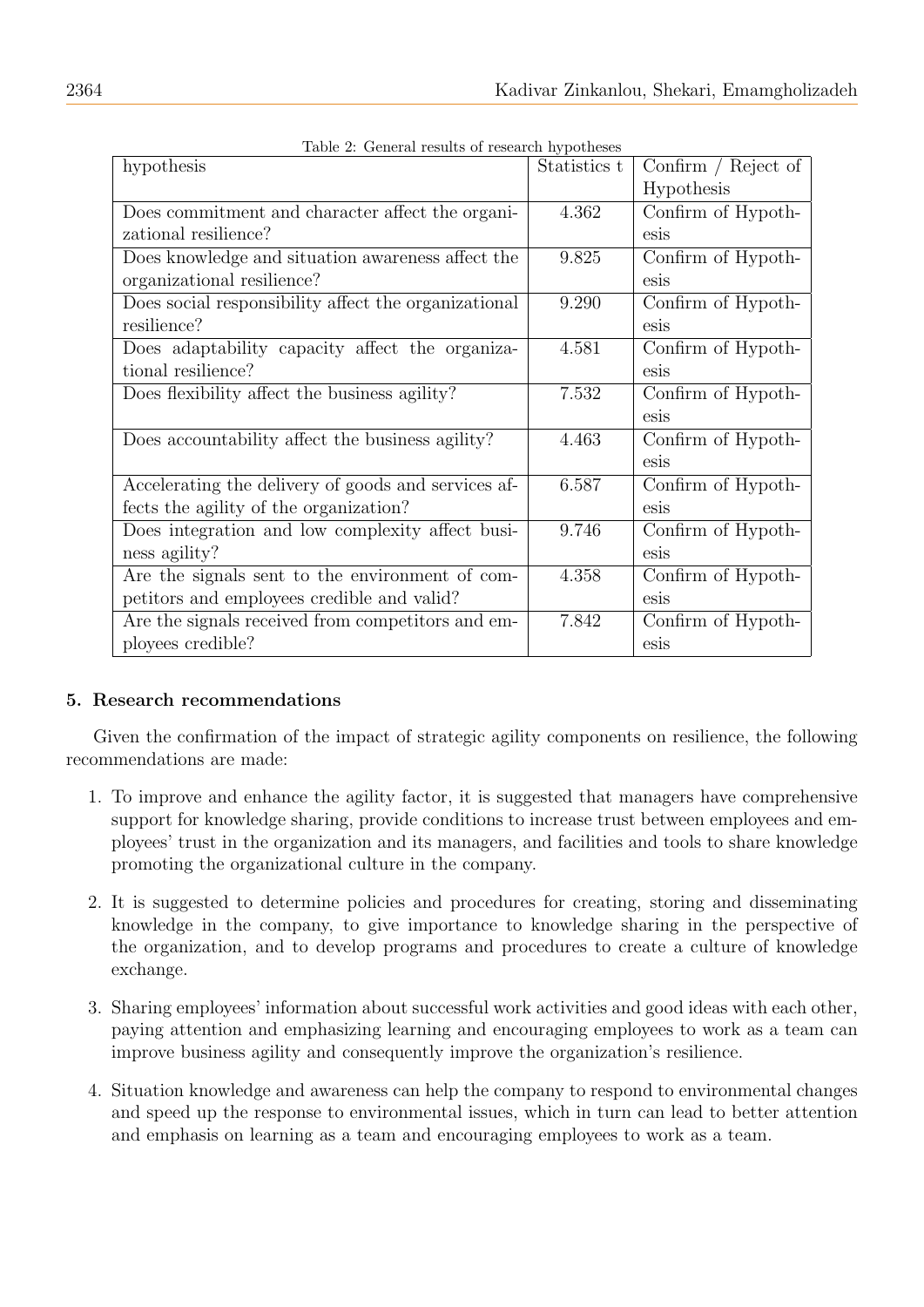- 5. It is suggested to develop staff skills in line with organizational goals, review the current situation of the bank in the market and analyze and evaluate the signals received from the environment. Social responsibility in recent years in our country Iran, like other countries has become doubly important. This category leads to building trust among the organization's customers and creates a positive mindset in them. Therefore, it is suggested that the social responsibility of the bank towards the society be properly implemented and its results be informed to the society.
- 6. Mutual commitment between the organization and employees creates a team spirit and empathy in the organization. This issue is one of the factors affecting the organization's resilience, thus it is suggested that bank managers pay more attention to this issue.

#### References

- <span id="page-12-5"></span>[1] R.M. Alexander and J.K. Gentry, Using social media to report financial results, Bus. Horizons 57(2) (2014) 161–167.
- <span id="page-12-0"></span>[2] M. Amiri, Model Plan for Organizational Resilience, Productivity Management, 44 (2018).
- <span id="page-12-4"></span>[3] M. Amiri, L. Olfat Faizi, K. Salehi and M.A. Abarghavi, *Designing a model for organizational resilience*, J. Prod. Manag. 44 (2018) 35–65.
- <span id="page-12-16"></span>[4] S. Amy, S. Erica, V. John and R. Derek, Benchmark resilience a study of the resilience of organisations in the auckland region, Resilient Organisations Research Report 2010/03b., 2010.
- <span id="page-12-8"></span>[5] R. Ansari, A.A. Abedi Sharabiani and M. Khayyat Khoshdooz, Impact of technology management on agility capabilities, case study in Kashan Steel Factory, J. Prod. Oper. Manag. 7(1) (2016) 191–214.
- <span id="page-12-3"></span>[6] S. Beninger and L. Rakib Ortega, Key Aspects Supporting Resilient Economic Systems, The Palgrave Handbook of Climate Resilient Societies. (2020) 1–21.
- <span id="page-12-15"></span>[7] R. Bhamra, S. Dani and K. Burnard, Resilience: the concept, a literature review and future directions, Int. J. Prod. Res. 49(18) (2011) 5375–93.
- <span id="page-12-6"></span>[8] L. Briguglio and P. Stephen, Growth and resilience in east Asia and the Impact of the 2009 global receession, Asian Dev. Rev. 29(2) (2012) 183–206.
- <span id="page-12-2"></span>D. Brunsdon and E. Dalziell, Making organisations resilient: understanding the reality of the challenge, Resilient Infrastructure Conf. Rotorua 8-9 August, 2005, pp. 27–34.
- <span id="page-12-13"></span>[10] R. Deakin Crick, S. Huang, A. Ahmed Shafi and C. Goldspink, *Developing resilient agency in learning: The* internal structure of learning power, Br. J. Educ. Stud. 63(2) (2015) 121–160.
- <span id="page-12-19"></span>[11] P. Douglas, S. Leigh and J. Violanti, *Disaster response: risk, vulnerability and resilience*, Disaster Prev. Manag. 9(3) (2000) 173–180.
- <span id="page-12-18"></span>[12] S. Erica, D. Brunsdon, A. Dantas, J. Le Masurier, S. Wilkinson and J. Vargo, Organisational Resilience: Researching the Reality of New Zealand Organisations, J. Bus. Contin. Emerg. Manag. 2(2) (2008) 258–266.
- <span id="page-12-7"></span>[13] D.M. Gligor and M.C. Holcomb, Understanding the role of logistics capabilities in achieving supply chain agility: a systematic literature review, Supply Chain Manag. An Int. J. 17(4) (2012) 438–453.
- <span id="page-12-10"></span>[14] E.F. Goldman, A.R. Scott and J.M. Follman, Organizational practices to develop strategic thinking, J. Strategy Manag. 8(2) (2015).
- <span id="page-12-1"></span>[15] G. Hamel and L. Valikangas, The quest for resilience, icade. Revista de la Facultad de Derecho. 62 (2004) 355–358.
- <span id="page-12-17"></span>[16] V. John and E. Seville, Resilient Organisations: Trying to Thrive When You Are Struggling to Survive, 4th Annual Business Continuity Summit 2010 Resilience over Uncertainty, 24-25th March 2010, Sydney, Australia, 2010.
- <span id="page-12-14"></span>[17] H. Lajevardi, I. Abu Nouri and Z. Beshartirad, Estimating the index Of economic resilience in Iran and providing solutions for improvement, The First Int. Conf. Urban Econ. (With The Approach Of Resistance Economics, Action And Practice), 2016.
- <span id="page-12-12"></span>[18] B. Mees, A. McMurray and P. Chhetri, Organisational resilience and emergency management, Aust. J. Emerg. Manag. 31(2) (2016) 38–43.
- <span id="page-12-11"></span>[19] C. Orchiston, G. Prayag and Ch. Brown, Organizational resilience in the tourism sector, Research Notes and Reports/Annals of Tourism Res. 56 (2016) 128–163.
- <span id="page-12-9"></span>[20] T. Ravichandran and N. Troy, IT competencies, innovation capacity and organizational agility: performance impact and the moderating effects of environmental characteristics, Lally School of Management & Technology Rensselaer Polytechnic Institute, 2007, 459–472.